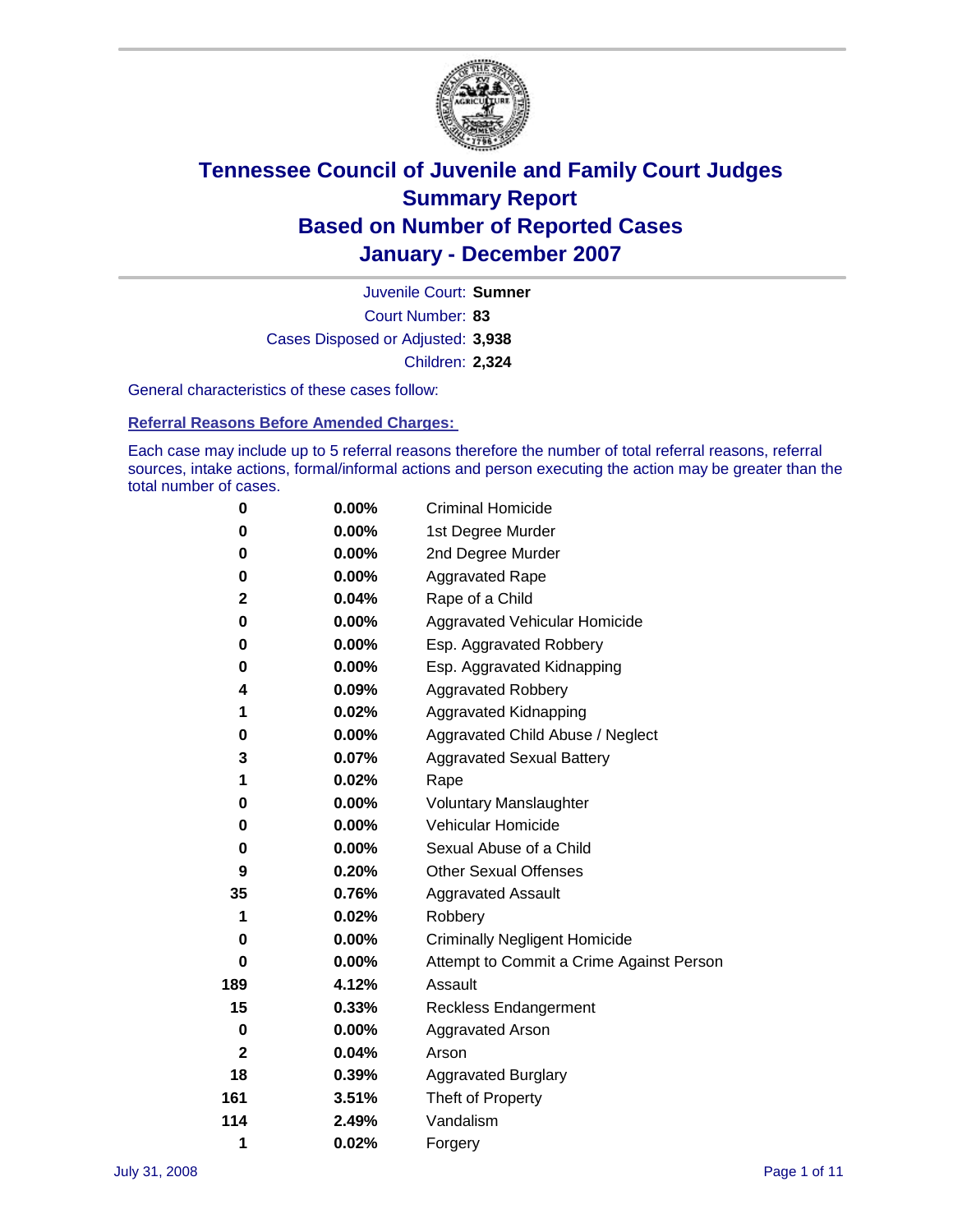

Court Number: **83** Juvenile Court: **Sumner** Cases Disposed or Adjusted: **3,938** Children: **2,324**

#### **Referral Reasons Before Amended Charges:**

Each case may include up to 5 referral reasons therefore the number of total referral reasons, referral sources, intake actions, formal/informal actions and person executing the action may be greater than the total number of cases.

| $\bf{0}$     | 0.00%    | <b>Worthless Checks</b>                                     |
|--------------|----------|-------------------------------------------------------------|
| 4            | 0.09%    | Illegal Possession / Fraudulent Use of Credit / Debit Cards |
| 46           | 1.00%    | <b>Burglary</b>                                             |
| 12           | 0.26%    | Unauthorized Use of a Vehicle                               |
| 1            | 0.02%    | <b>Cruelty to Animals</b>                                   |
| $\mathbf{2}$ | 0.04%    | Sale of Controlled Substances                               |
| 82           | 1.79%    | <b>Other Drug Offenses</b>                                  |
| 148          | 3.23%    | Possession of Controlled Substances                         |
| 0            | $0.00\%$ | <b>Criminal Attempt</b>                                     |
| 6            | 0.13%    | Carrying Weapons on School Property                         |
| 11           | 0.24%    | Unlawful Carrying / Possession of a Weapon                  |
| 4            | 0.09%    | <b>Evading Arrest</b>                                       |
| 0            | $0.00\%$ | Escape                                                      |
| 10           | 0.22%    | Driving Under Influence (DUI)                               |
| 128          | 2.79%    | Possession / Consumption of Alcohol                         |
| 24           | 0.52%    | Resisting Stop, Frisk, Halt, Arrest or Search               |
| 1            | 0.02%    | <b>Aggravated Criminal Trespass</b>                         |
| 14           | 0.31%    | Harassment                                                  |
| 37           | 0.81%    | Failure to Appear                                           |
| 12           | 0.26%    | Filing a False Police Report                                |
| 9            | 0.20%    | Criminal Impersonation                                      |
| 41           | 0.89%    | <b>Disorderly Conduct</b>                                   |
| 36           | 0.79%    | <b>Criminal Trespass</b>                                    |
| 17           | 0.37%    | <b>Public Intoxication</b>                                  |
| 0            | $0.00\%$ | Gambling                                                    |
| 64           | 1.40%    | <b>Traffic</b>                                              |
| 0            | $0.00\%$ | Local Ordinances                                            |
| 0            | 0.00%    | Violation of Wildlife Regulations                           |
| 0            | $0.00\%$ | Contempt of Court                                           |
| 137          | 2.99%    | Violation of Probation                                      |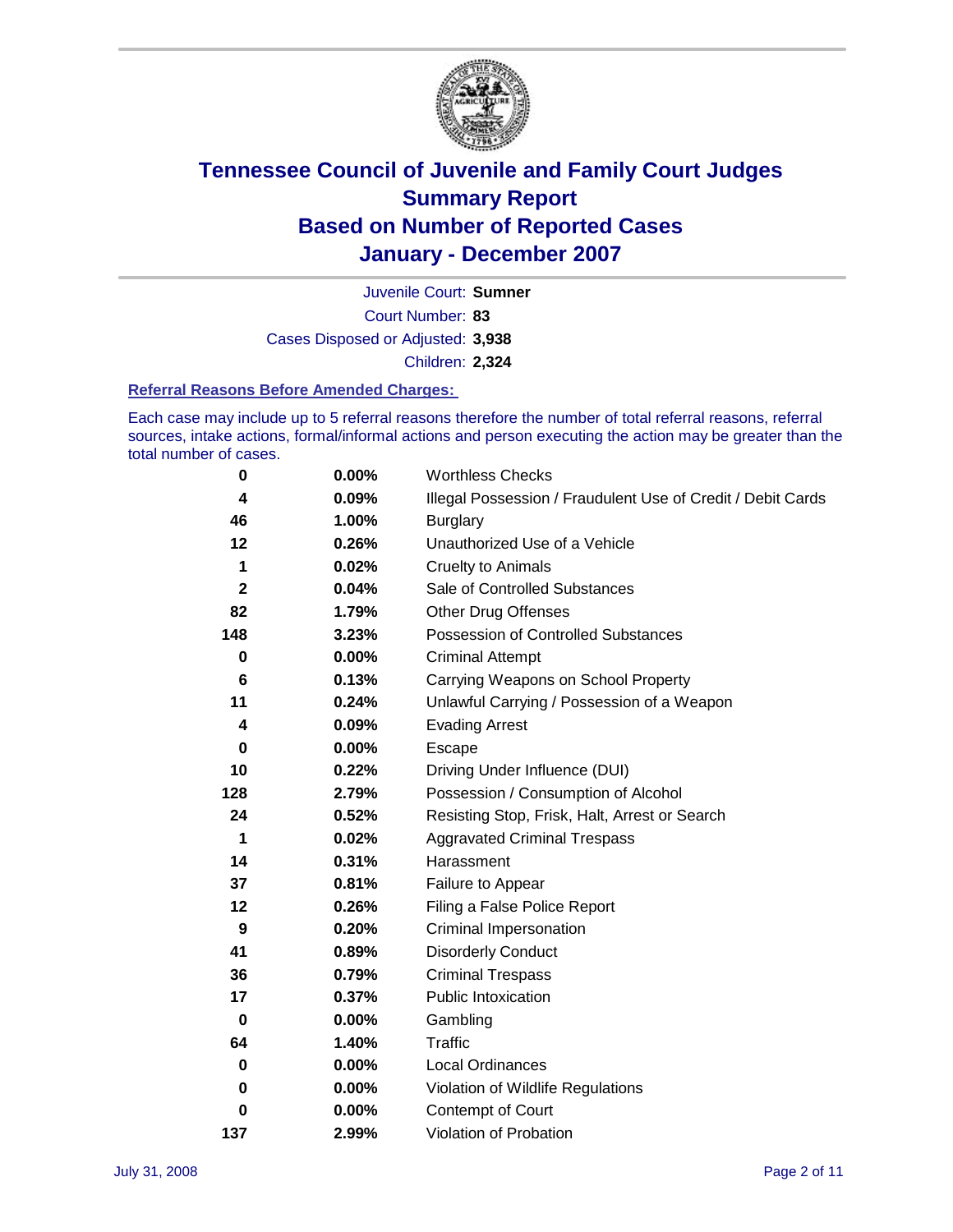

Court Number: **83** Juvenile Court: **Sumner** Cases Disposed or Adjusted: **3,938** Children: **2,324**

#### **Referral Reasons Before Amended Charges:**

Each case may include up to 5 referral reasons therefore the number of total referral reasons, referral sources, intake actions, formal/informal actions and person executing the action may be greater than the total number of cases.

| 4,585       | 100.00%  | <b>Total Referrals</b>                 |
|-------------|----------|----------------------------------------|
| 518         | 11.30%   | Other                                  |
| 0           | $0.00\%$ | <b>Consent to Marry</b>                |
| 0           | $0.00\%$ | <b>Request for Medical Treatment</b>   |
| 1           | 0.02%    | <b>Child Support</b>                   |
| 7           | 0.15%    | Paternity / Legitimation               |
| 75          | 1.64%    | Visitation                             |
| 200         | 4.36%    | Custody                                |
| 307         | 6.70%    | <b>Foster Care Review</b>              |
| 0           | $0.00\%$ | <b>Administrative Review</b>           |
| 896         | 19.54%   | <b>Judicial Review</b>                 |
| 0           | $0.00\%$ | Violation of Informal Adjustment       |
| $\mathbf 0$ | 0.00%    | <b>Violation of Pretrial Diversion</b> |
| 27          | 0.59%    | <b>Termination of Parental Rights</b>  |
| 117         | 2.55%    | Dependency / Neglect                   |
| $\bf{0}$    | 0.00%    | <b>Physically Abused Child</b>         |
| $\mathbf 0$ | $0.00\%$ | <b>Sexually Abused Child</b>           |
| 112         | 2.44%    | <b>Violation of Curfew</b>             |
| 159         | 3.47%    | Violation of a Valid Court Order       |
| 51          | 1.11%    | Possession of Tobacco Products         |
| 1           | 0.02%    | Out-of-State Runaway                   |
| 117         | 2.55%    | In-State Runaway                       |
| 316         | 6.89%    | Truancy                                |
| 275         | 6.00%    | <b>Unruly Behavior</b>                 |
| 4           | 0.09%    | Violation of Aftercare                 |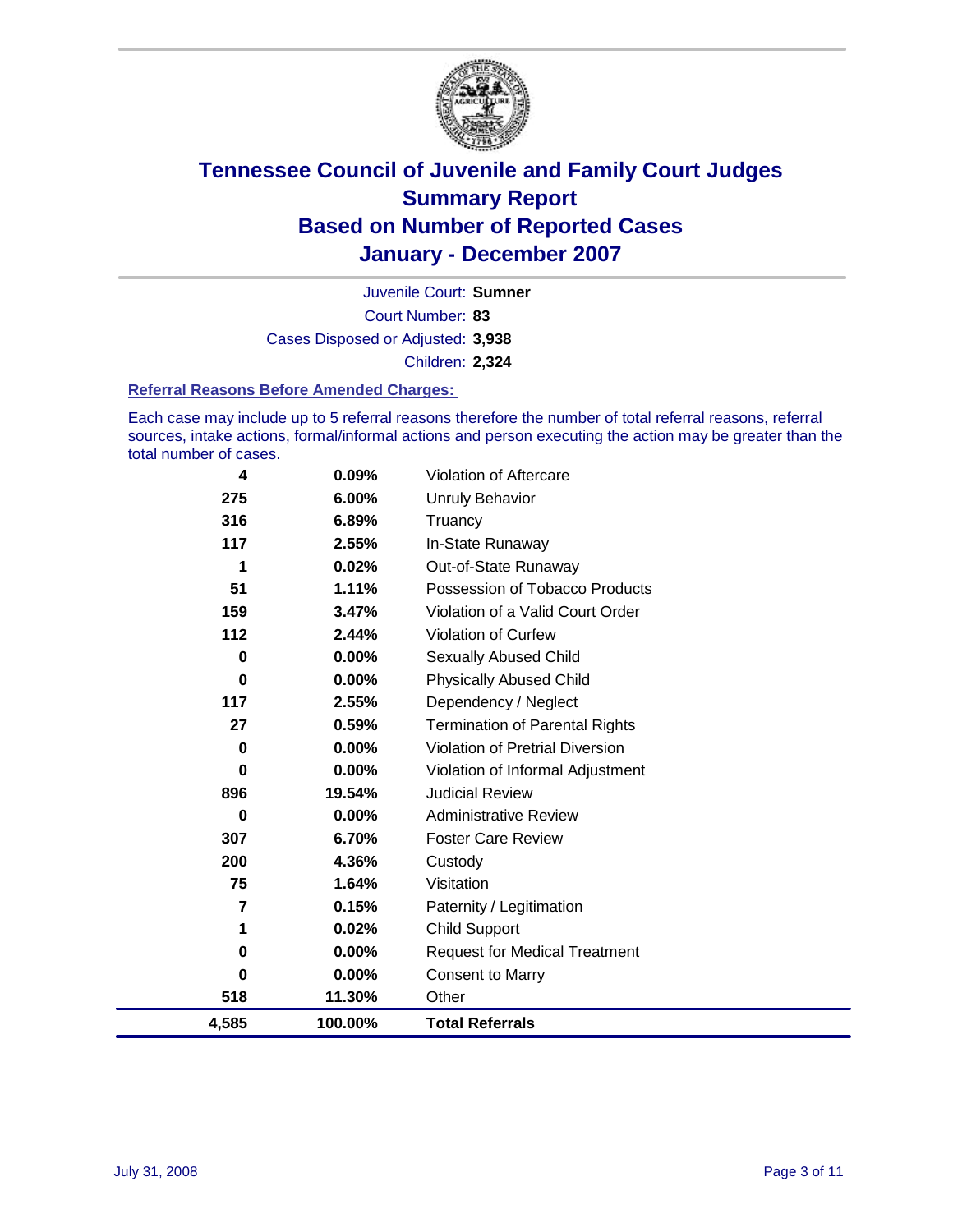

|                            |                                   | Juvenile Court: Sumner |  |  |  |  |
|----------------------------|-----------------------------------|------------------------|--|--|--|--|
|                            |                                   | Court Number: 83       |  |  |  |  |
|                            | Cases Disposed or Adjusted: 3,938 |                        |  |  |  |  |
|                            |                                   | Children: 2,324        |  |  |  |  |
| <b>Referral Sources: 1</b> |                                   |                        |  |  |  |  |
| 1,838                      | 40.09%                            | Law Enforcement        |  |  |  |  |

| 4,585  | 100.00%  | <b>Total Referral Sources</b>     |  |
|--------|----------|-----------------------------------|--|
| 124    | 2.70%    | Other                             |  |
| 1      | 0.02%    | Unknown                           |  |
| 1      | 0.02%    | Hospital                          |  |
| 14     | 0.31%    | Child & Parent                    |  |
| 49     | 1.07%    | Victim                            |  |
| 8      | 0.17%    | <b>Other Court</b>                |  |
| 79     | 1.72%    | Social Agency                     |  |
| 639    | 13.94%   | <b>Court Staff</b>                |  |
| 9      | 0.20%    | <b>District Attorney's Office</b> |  |
| 3      | 0.07%    | <b>Other State Department</b>     |  |
| 806    | 17.58%   | <b>DCS</b>                        |  |
| 6      | 0.13%    | <b>CSA</b>                        |  |
| 383    | 8.35%    | School                            |  |
| 90     | 1.96%    | Self                              |  |
| 155    | 3.38%    | Relatives                         |  |
| 380    | 8.29%    | Parents                           |  |
| טטט, ו | 70.UJ /0 | LAW LINVICTIIGHT                  |  |

### **Age of Child at Referral: 2**

| 2,324 | 100.00% | <b>Total Child Count</b> |
|-------|---------|--------------------------|
| 0     | 0.00%   | Unknown / Not Reported   |
| 43    | 1.85%   | Ages 19 and Over         |
| 538   | 23.15%  | Ages 17 through 18       |
| 729   | 31.37%  | Ages 15 through 16       |
| 338   | 14.54%  | Ages 13 through 14       |
| 155   | 6.67%   | Ages 11 through 12       |
| 521   | 22.42%  | Ages 10 and Under        |
|       |         |                          |

<sup>1</sup> If different than number of Referral Reasons (4585), verify accuracy of your court's data.

One child could be counted in multiple categories, verify accuracy of your court's data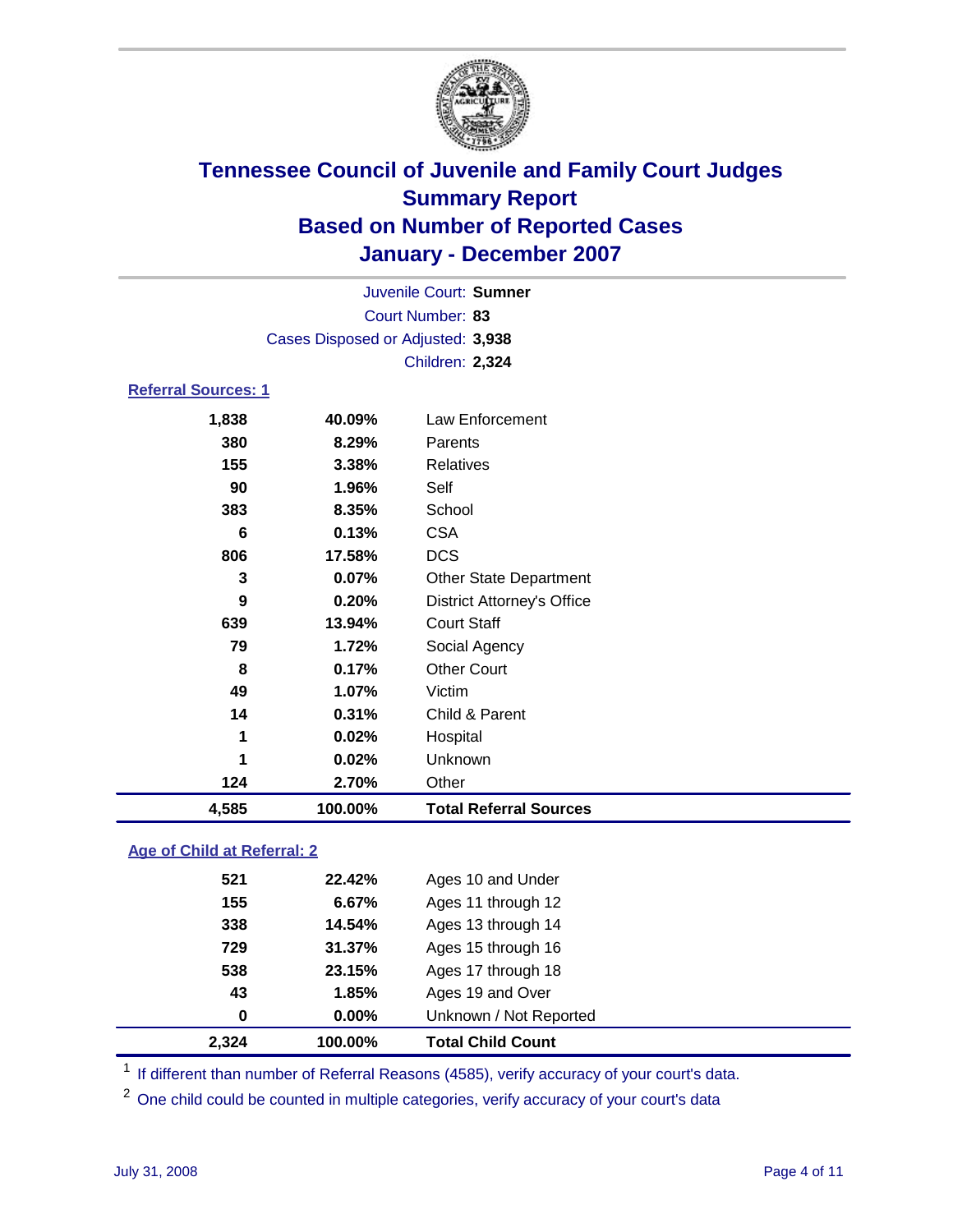

| Juvenile Court: Sumner                  |                                   |                          |  |  |  |
|-----------------------------------------|-----------------------------------|--------------------------|--|--|--|
| Court Number: 83                        |                                   |                          |  |  |  |
|                                         | Cases Disposed or Adjusted: 3,938 |                          |  |  |  |
|                                         |                                   | Children: 2,324          |  |  |  |
| Sex of Child: 1                         |                                   |                          |  |  |  |
| 1,390                                   | 59.81%                            | Male                     |  |  |  |
| 928                                     | 39.93%                            | Female                   |  |  |  |
| 6                                       | 0.26%                             | Unknown                  |  |  |  |
| 2,324                                   | 100.00%                           | <b>Total Child Count</b> |  |  |  |
| Race of Child: 1                        |                                   |                          |  |  |  |
| 1,902                                   | 81.84%                            | White                    |  |  |  |
| 274                                     | 11.79%                            | African American         |  |  |  |
| 4                                       | 0.17%                             | Native American          |  |  |  |
| 10                                      | 0.43%                             | Asian                    |  |  |  |
| 75                                      | 3.23%                             | Mixed                    |  |  |  |
| 59                                      | 2.54%                             | Unknown                  |  |  |  |
| 2,324                                   | 100.00%                           | <b>Total Child Count</b> |  |  |  |
| <b>Hispanic Origin: 1</b>               |                                   |                          |  |  |  |
| 78                                      | 3.36%                             | Yes                      |  |  |  |
| 2,234                                   | 96.13%                            | <b>No</b>                |  |  |  |
| 12                                      | 0.52%                             | Unknown                  |  |  |  |
| 2,324                                   | 100.00%                           | <b>Total Child Count</b> |  |  |  |
| <b>School Enrollment of Children: 1</b> |                                   |                          |  |  |  |
| 1,710                                   | 73.58%                            | Yes                      |  |  |  |
| 301                                     | 12.95%                            | No                       |  |  |  |
| 313                                     | 13.47%                            | Unknown                  |  |  |  |
| 2,324                                   | 100.00%                           | <b>Total Child Count</b> |  |  |  |

<sup>1</sup> One child could be counted in multiple categories, verify accuracy of your court's data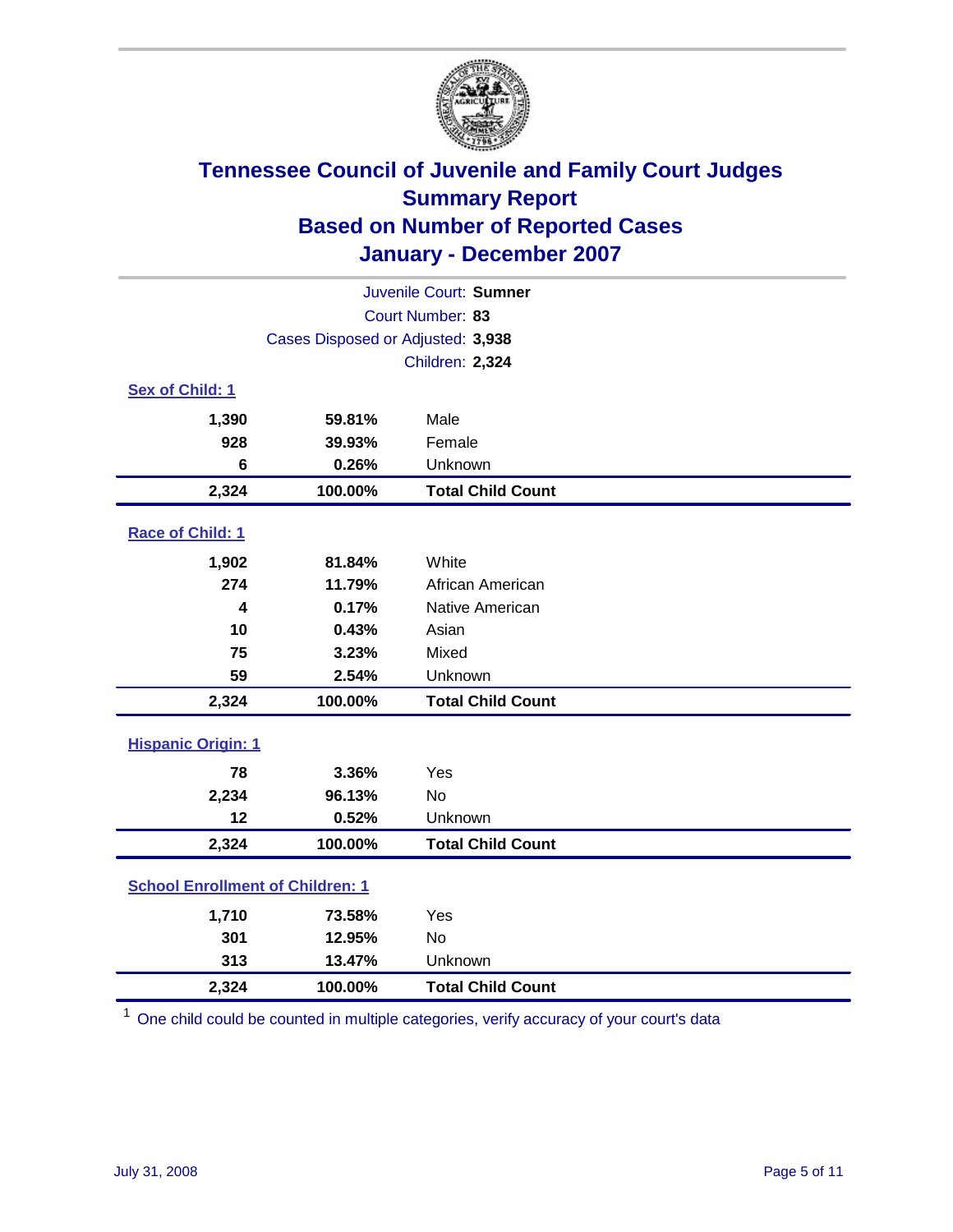

Court Number: **83** Juvenile Court: **Sumner** Cases Disposed or Adjusted: **3,938** Children: **2,324**

### **Living Arrangement of Child at Time of Referral: 1**

| 2,324 | 100.00% | Total Child Count            |
|-------|---------|------------------------------|
| 18    | 0.77%   | Other                        |
| 281   | 12.09%  | Unknown                      |
| 29    | 1.25%   | Independent                  |
| 6     | 0.26%   | In an Institution            |
| 15    | 0.65%   | In a Residential Center      |
| 28    | 1.20%   | In a Group Home              |
| 103   | 4.43%   | With Foster Family           |
| 15    | 0.65%   | With Adoptive Parents        |
| 222   | 9.55%   | <b>With Relatives</b>        |
| 192   | 8.26%   | <b>With Father</b>           |
| 790   | 33.99%  | With Mother                  |
| 123   | 5.29%   | With Mother and Stepfather   |
| 47    | 2.02%   | With Father and Stepmother   |
| 455   | 19.58%  | With Both Biological Parents |

#### **Type of Detention: 2**

| 3.938        | 100.00%  | <b>Total Detention Count</b> |  |
|--------------|----------|------------------------------|--|
| 0            | 0.00%    | Other                        |  |
| 3,271        | 83.06%   | Does Not Apply               |  |
| 12           | 0.30%    | <b>Unknown</b>               |  |
| 1            | 0.03%    | Psychiatric Hospital         |  |
| $\mathbf{2}$ | 0.05%    | Jail - No Separation         |  |
| 0            | $0.00\%$ | Jail - Partial Separation    |  |
| 1            | 0.03%    | Jail - Complete Separation   |  |
| 619          | 15.72%   | Juvenile Detention Facility  |  |
| 32           | 0.81%    | Non-Secure Placement         |  |
|              |          |                              |  |

<sup>1</sup> One child could be counted in multiple categories, verify accuracy of your court's data

<sup>2</sup> If different than number of Cases (3938) verify accuracy of your court's data.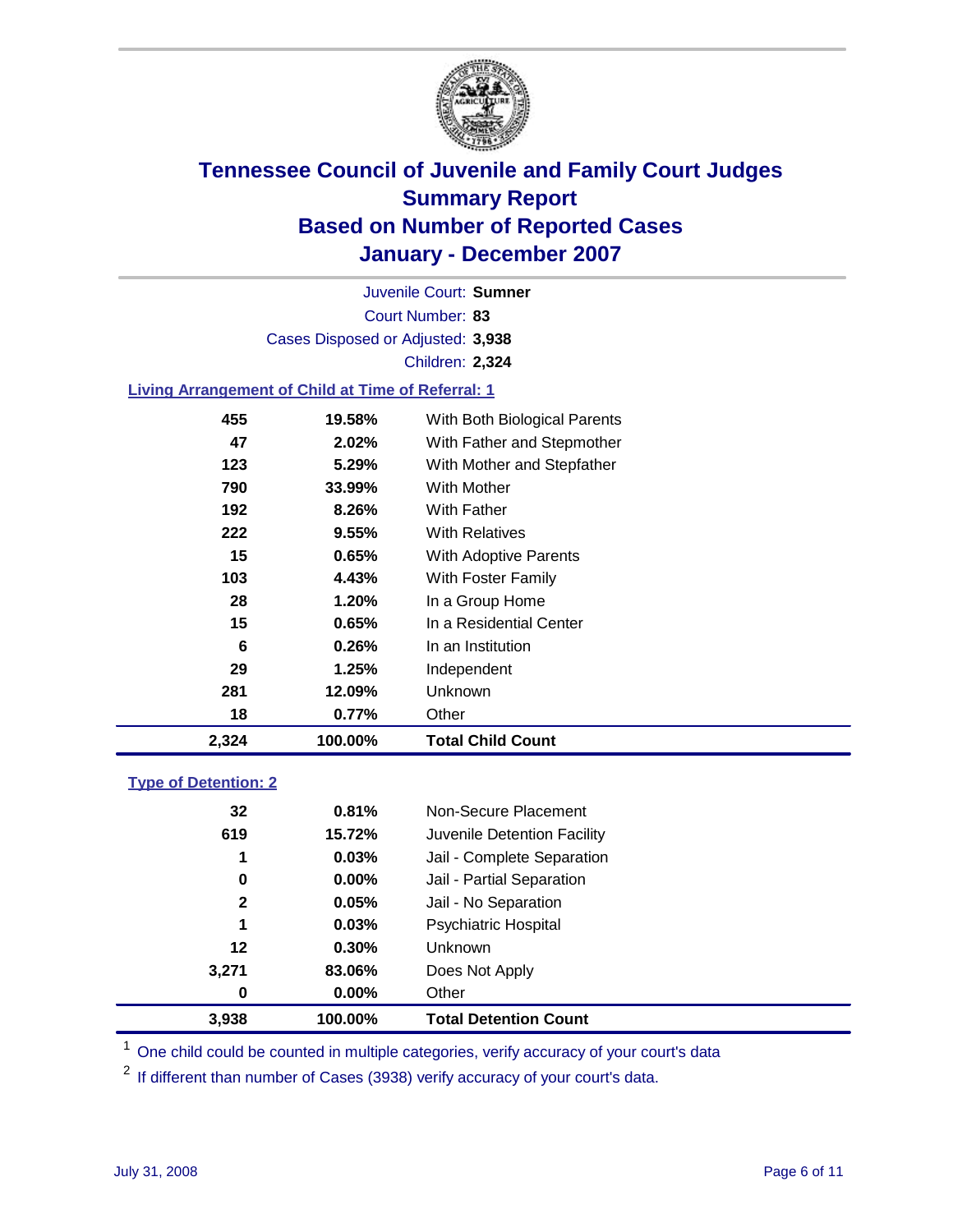

|                                                    |                                   | Juvenile Court: Sumner               |  |  |  |
|----------------------------------------------------|-----------------------------------|--------------------------------------|--|--|--|
| Court Number: 83                                   |                                   |                                      |  |  |  |
|                                                    | Cases Disposed or Adjusted: 3,938 |                                      |  |  |  |
|                                                    |                                   | Children: 2,324                      |  |  |  |
| <b>Placement After Secure Detention Hearing: 1</b> |                                   |                                      |  |  |  |
| 400                                                | 10.16%                            | Returned to Prior Living Arrangement |  |  |  |
| 64                                                 | 1.63%                             | Juvenile Detention Facility          |  |  |  |
| 1                                                  | 0.03%                             | Jail                                 |  |  |  |
| $\bf{0}$                                           | 0.00%                             | Shelter / Group Home                 |  |  |  |
| 1                                                  | 0.03%                             | <b>Foster Family Home</b>            |  |  |  |
| 6                                                  | 0.15%                             | Psychiatric Hospital                 |  |  |  |
| 28                                                 | 0.71%                             | Unknown / Not Reported               |  |  |  |
| 3,434                                              | 87.20%                            | Does Not Apply                       |  |  |  |
| 4                                                  | 0.10%                             | Other                                |  |  |  |
| 3,938                                              | 100.00%                           | <b>Total Placement Count</b>         |  |  |  |
|                                                    |                                   |                                      |  |  |  |
| <b>Intake Actions: 2</b>                           |                                   |                                      |  |  |  |
| 2,894                                              | 63.12%                            | <b>Petition Filed</b>                |  |  |  |
| 238                                                | 5.19%                             | <b>Motion Filed</b>                  |  |  |  |
| 14                                                 | 0.31%                             | <b>Citation Processed</b>            |  |  |  |
| 0                                                  | 0.00%                             | Notification of Paternity Processed  |  |  |  |
| 987                                                | 21.53%                            | Scheduling of Judicial Review        |  |  |  |
| $\bf{0}$                                           | 0.00%                             | Scheduling of Administrative Review  |  |  |  |
| 306                                                | 6.67%                             | Scheduling of Foster Care Review     |  |  |  |
| 3                                                  | 0.07%                             | Unknown                              |  |  |  |
| 0                                                  | 0.00%                             | Does Not Apply                       |  |  |  |
| 143                                                | 3.12%                             | Other                                |  |  |  |
| 4,585                                              | 100.00%                           | <b>Total Intake Count</b>            |  |  |  |

<sup>1</sup> If different than number of Cases (3938) verify accuracy of your court's data.

<sup>2</sup> If different than number of Referral Reasons (4585), verify accuracy of your court's data.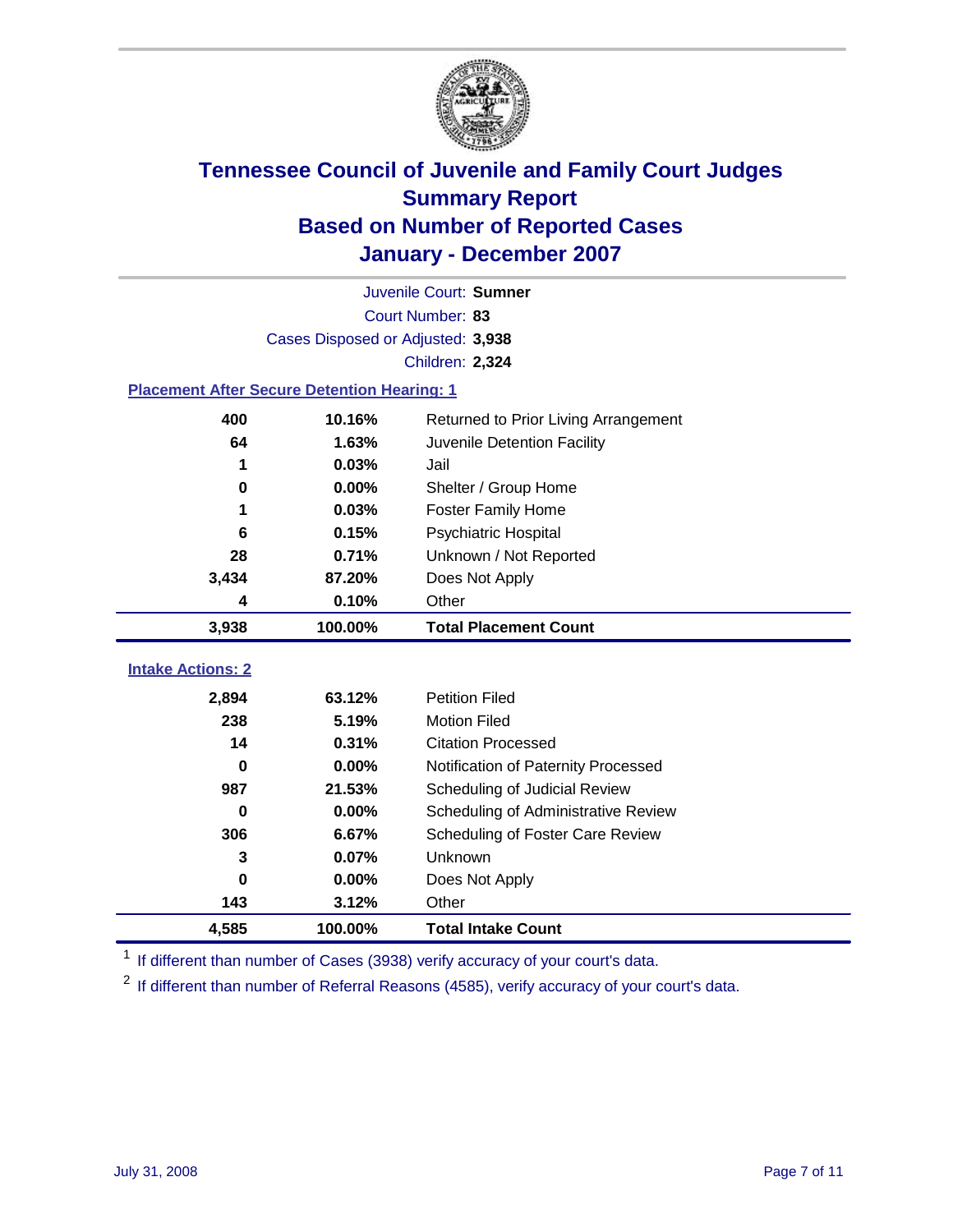

Court Number: **83** Juvenile Court: **Sumner** Cases Disposed or Adjusted: **3,938** Children: **2,324**

#### **Last Grade Completed by Child: 1**

| 2,324        | 100.00% | <b>Total Child Count</b> |
|--------------|---------|--------------------------|
| $\mathbf{2}$ | 0.09%   | Other                    |
| 580          | 24.96%  | Unknown                  |
| 6            | 0.26%   | Never Attended School    |
| 17           | 0.73%   | Graduated                |
| 16           | 0.69%   | <b>GED</b>               |
| $\bf{0}$     | 0.00%   | Non-Graded Special Ed    |
| 5            | 0.22%   | 12th Grade               |
| 163          | 7.01%   | 11th Grade               |
| 287          | 12.35%  | 10th Grade               |
| 275          | 11.83%  | 9th Grade                |
| 254          | 10.93%  | 8th Grade                |
| 137          | 5.90%   | 7th Grade                |
| 92           | 3.96%   | 6th Grade                |
| 48           | 2.07%   | 5th Grade                |
| 45           | 1.94%   | 4th Grade                |
| 30           | 1.29%   | 3rd Grade                |
| 40           | 1.72%   | 2nd Grade                |
| 50           | 2.15%   | 1st Grade                |
| 58           | 2.50%   | Kindergarten             |
| 17           | 0.73%   | Preschool                |
| 202          | 8.69%   | Too Young for School     |

### **Enrolled in Special Education: 1**

| 2,324 | 100.00% | <b>Total Child Count</b> |  |
|-------|---------|--------------------------|--|
| 822   | 35.37%  | Unknown                  |  |
| 1,307 | 56.24%  | No                       |  |
| 195   | 8.39%   | Yes                      |  |
|       |         |                          |  |

<sup>1</sup> One child could be counted in multiple categories, verify accuracy of your court's data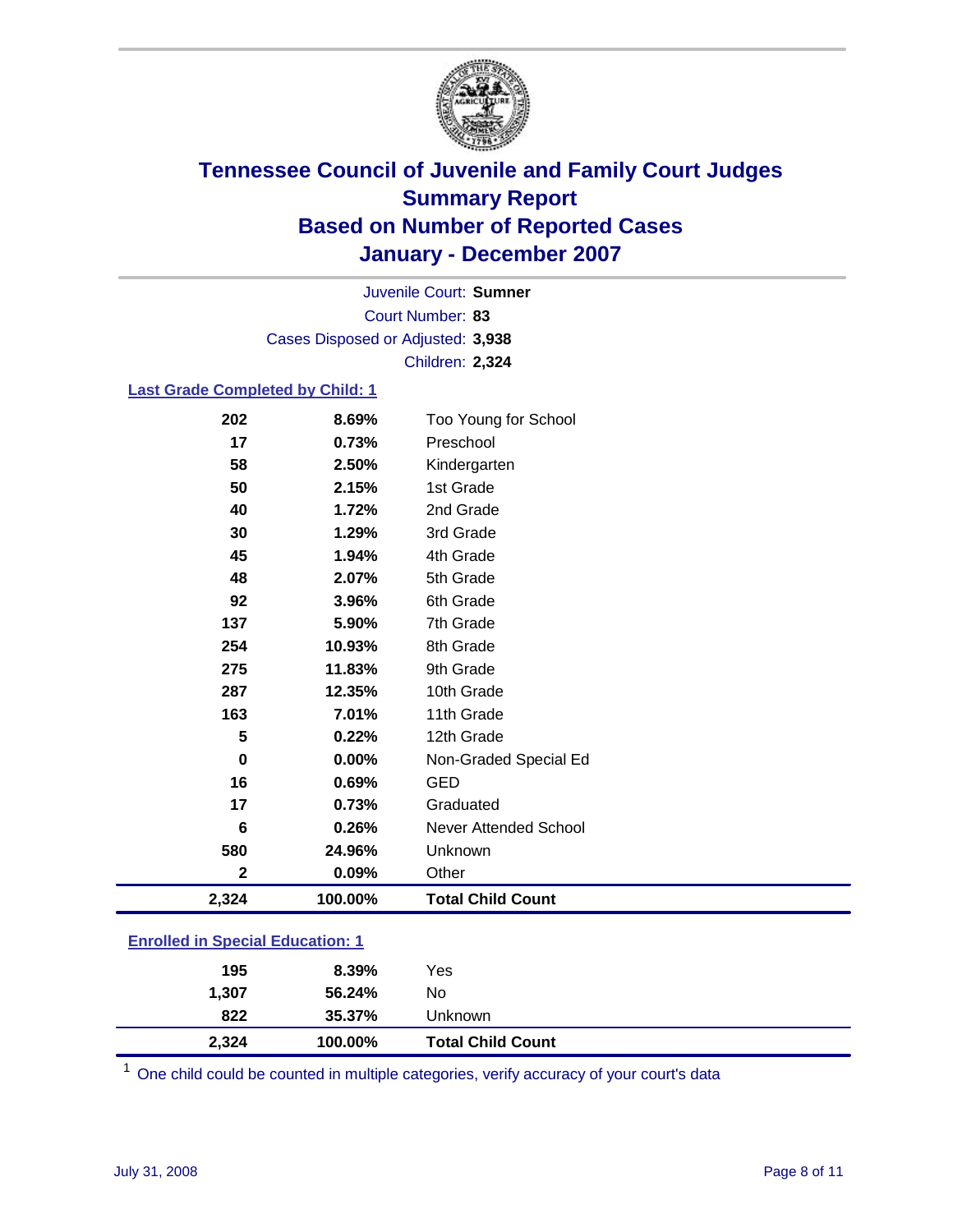

|                              |                                   | Juvenile Court: Sumner    |  |  |  |
|------------------------------|-----------------------------------|---------------------------|--|--|--|
|                              |                                   | Court Number: 83          |  |  |  |
|                              | Cases Disposed or Adjusted: 3,938 |                           |  |  |  |
|                              |                                   | Children: 2,324           |  |  |  |
| <b>Action Executed By: 1</b> |                                   |                           |  |  |  |
| 3,043                        | 66.37%                            | Judge                     |  |  |  |
| 1,528                        | 33.33%                            | Referee                   |  |  |  |
| 14                           | 0.31%                             | <b>YSO</b>                |  |  |  |
| 0                            | $0.00\%$                          | Other                     |  |  |  |
| $\bf{0}$                     | 0.00%                             | Unknown / Not Reported    |  |  |  |
| 4,585                        | 100.00%                           | <b>Total Action Count</b> |  |  |  |

### **Formal / Informal Actions: 1**

| 360   | 7.85%    | Dismissed                                        |
|-------|----------|--------------------------------------------------|
| 236   | 5.15%    | Retired / Nolle Prosequi                         |
| 809   | 17.64%   | <b>Complaint Substantiated Delinquent</b>        |
| 537   | 11.71%   | <b>Complaint Substantiated Status Offender</b>   |
| 88    | 1.92%    | <b>Complaint Substantiated Dependent/Neglect</b> |
| 1     | 0.02%    | <b>Complaint Substantiated Abused</b>            |
| 0     | $0.00\%$ | <b>Complaint Substantiated Mentally III</b>      |
| 15    | 0.33%    | Informal Adjustment                              |
| 616   | 13.44%   | <b>Pretrial Diversion</b>                        |
| 6     | 0.13%    | <b>Transfer to Adult Court Hearing</b>           |
| 9     | 0.20%    | Charges Cleared by Transfer to Adult Court       |
| 884   | 19.28%   | Special Proceeding                               |
| 800   | 17.45%   | <b>Review Concluded</b>                          |
| 44    | 0.96%    | Case Held Open                                   |
| 180   | 3.93%    | Other                                            |
| 0     | $0.00\%$ | Unknown / Not Reported                           |
| 4,585 | 100.00%  | <b>Total Action Count</b>                        |

<sup>1</sup> If different than number of Referral Reasons (4585), verify accuracy of your court's data.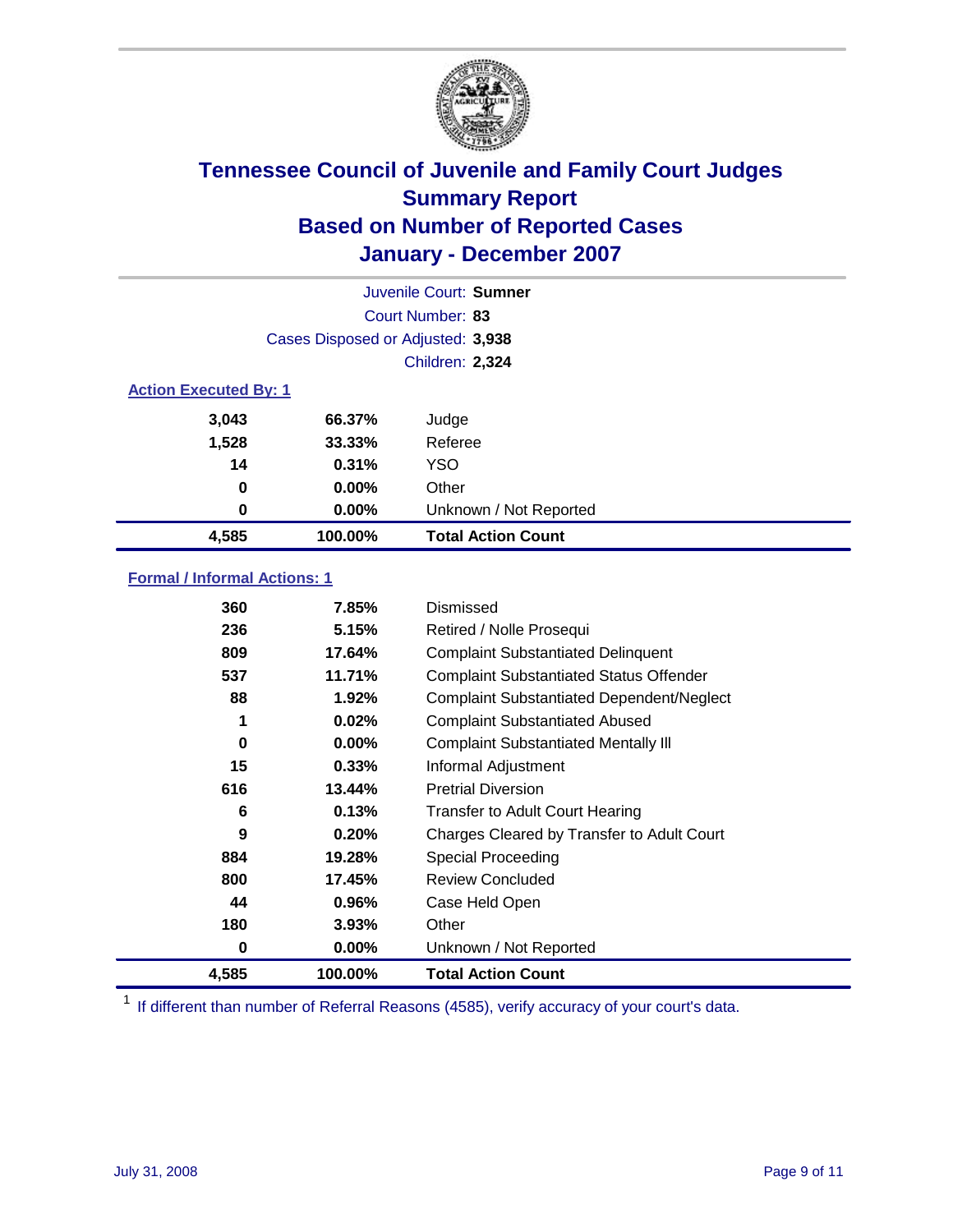

|                       |                                   | Juvenile Court: Sumner                                |
|-----------------------|-----------------------------------|-------------------------------------------------------|
|                       |                                   | Court Number: 83                                      |
|                       | Cases Disposed or Adjusted: 3,938 |                                                       |
|                       |                                   | Children: 2,324                                       |
| <b>Case Outcomes:</b> |                                   | There can be multiple outcomes for one child or case. |
| 313                   | 3.41%                             | <b>Case Dismissed</b>                                 |
| 200                   | 2.18%                             | Case Retired or Nolle Prosequi                        |
| 605                   | 6.60%                             | Warned / Counseled                                    |
| 75                    | 0.82%                             | <b>Held Open For Review</b>                           |
| 147                   | 1.60%                             | Supervision / Probation to Juvenile Court             |
| 0                     | 0.00%                             | <b>Probation to Parents</b>                           |
| 44                    | 0.48%                             | Referral to Another Entity for Supervision / Service  |
| 63                    | 0.69%                             | Referred for Mental Health Counseling                 |
| 150                   | 1.64%                             | Referred for Alcohol and Drug Counseling              |
| 0                     | 0.00%                             | Referred to Alternative School                        |
| 0                     | 0.00%                             | Referred to Private Child Agency                      |
| 0                     | 0.00%                             | Referred to Defensive Driving School                  |
| 141                   | 1.54%                             | Referred to Alcohol Safety School                     |
| 64                    | 0.70%                             | Referred to Juvenile Court Education-Based Program    |
| 8                     | 0.09%                             | Driver's License Held Informally                      |
| 3                     | 0.03%                             | <b>Voluntary Placement with DMHMR</b>                 |
| 0                     | 0.00%                             | <b>Private Mental Health Placement</b>                |
| 1                     | 0.01%                             | <b>Private MR Placement</b>                           |
| 0                     | 0.00%                             | Placement with City/County Agency/Facility            |
| 114                   | 1.24%                             | Placement with Relative / Other Individual            |
| 323                   | 3.52%                             | Fine                                                  |
| 326                   | 3.56%                             | <b>Public Service</b>                                 |
| 88                    | 0.96%                             | Restitution                                           |
| 0                     | 0.00%                             | <b>Runaway Returned</b>                               |
| 292                   | 3.18%                             | No Contact Order                                      |
| 96                    | 1.05%                             | Injunction Other than No Contact Order                |
| 37                    | 0.40%                             | <b>House Arrest</b>                                   |
| 5                     | 0.05%                             | <b>Court Defined Curfew</b>                           |
| 0                     | 0.00%                             | Dismissed from Informal Adjustment                    |
| 332                   | 3.62%                             | <b>Dismissed from Pretrial Diversion</b>              |
| 234                   | 2.55%                             | <b>Released from Probation</b>                        |
| 6                     | 0.07%                             | <b>Transferred to Adult Court</b>                     |
| 0                     | $0.00\%$                          | <b>DMHMR Involuntary Commitment</b>                   |